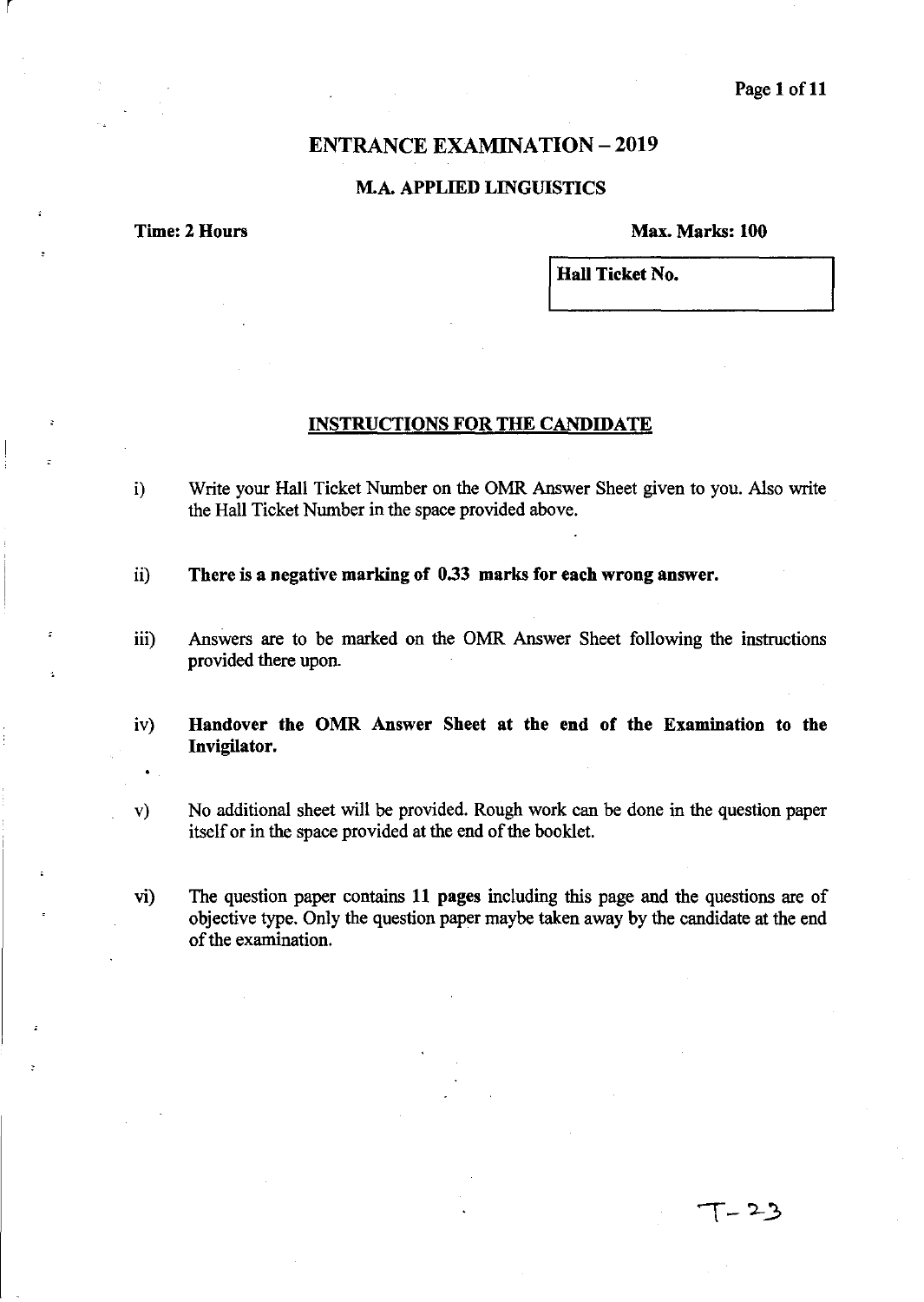### SECTION·A

# Verbal & Numerical Aptitude (20 marks)

*Direction (1-10): Choose the correct words which substitute the given word/sentence.* 

| 1.                | That which cannot be corrected:         |                                                             |                                                                                                              |                  |
|-------------------|-----------------------------------------|-------------------------------------------------------------|--------------------------------------------------------------------------------------------------------------|------------------|
|                   | A. Unintelligible                       | <b>B.</b> Indelible                                         | C. Illegible                                                                                                 | D. Incorrigible  |
| 2.                | The study of ancient societies:         |                                                             |                                                                                                              |                  |
|                   | A. Anthropology                         | <b>B.</b> Archaeology                                       | C. History                                                                                                   | D. Ethnology     |
| 3.                | A person who insists on something:      |                                                             |                                                                                                              |                  |
|                   | A. Disciplinarian                       | <b>B.</b> Stickler                                          | C. Instantaneous                                                                                             | D. Boaster       |
| 4.                | State in which the few govern the many: |                                                             |                                                                                                              |                  |
|                   | A. Monarchy                             | <b>B.</b> Oligarchy                                         | C. Plutocracy                                                                                                | D. Autocracy     |
| 5.                |                                         | A style in which a writer makes a display of his knowledge: |                                                                                                              |                  |
|                   | A. Pedantic                             | <b>B.</b> Verbose                                           | C. Pompous                                                                                                   | D. Ornate        |
| 6.                | One who possesses many talents:         |                                                             |                                                                                                              |                  |
|                   | A. Versatile                            | <b>B.</b> Nubile                                            | C. Exceptional                                                                                               | D. Gifted        |
| 7.                | One which eats everything:              |                                                             |                                                                                                              |                  |
|                   | A. Omnivore                             | <b>B.</b> Herbivore                                         | C. Carnivore                                                                                                 | D. Aquavore      |
| 8.                |                                         |                                                             | A person interested in collecting, studying and selling of old things:                                       |                  |
|                   | A. Antiquarian                          | B. Junk-dealer                                              | C. Crank                                                                                                     | D. Archaeologist |
| 9.                | A remedy for all diseases:              |                                                             |                                                                                                              |                  |
|                   | A. Stoic                                | <b>B.</b> Marvel                                            | C. Panacea                                                                                                   | D. Recompense    |
| 10.               | A paper written by hand:                |                                                             |                                                                                                              |                  |
|                   | A. Handicraft                           | <b>B.</b> Manuscript                                        | C. Handiwork                                                                                                 | D. Thesis        |
| 11.               |                                         |                                                             | Look at this series: $7, 10, 8, 11, 9, 12,$ what number should come next?                                    |                  |
|                   | A. 7                                    | <b>B.10</b>                                                 | C.12                                                                                                         | D. 13            |
| 12.               |                                         |                                                             | Look at this series: 36, 34, 30, 28, 24, $\_\_\_$ what number should come next?                              |                  |
|                   | A. 20                                   | <b>B.22</b>                                                 | C.23                                                                                                         | D. 26            |
| $\overline{13}$ . |                                         |                                                             | Look at this series: $22$ , $21$ , $23$ , $22$ , $24$ , $23$ , $\_\_\_\_\_\_\$ what number should come next? |                  |
|                   | A. 22                                   | B.24                                                        | C.25                                                                                                         | D. 26            |
|                   |                                         |                                                             |                                                                                                              |                  |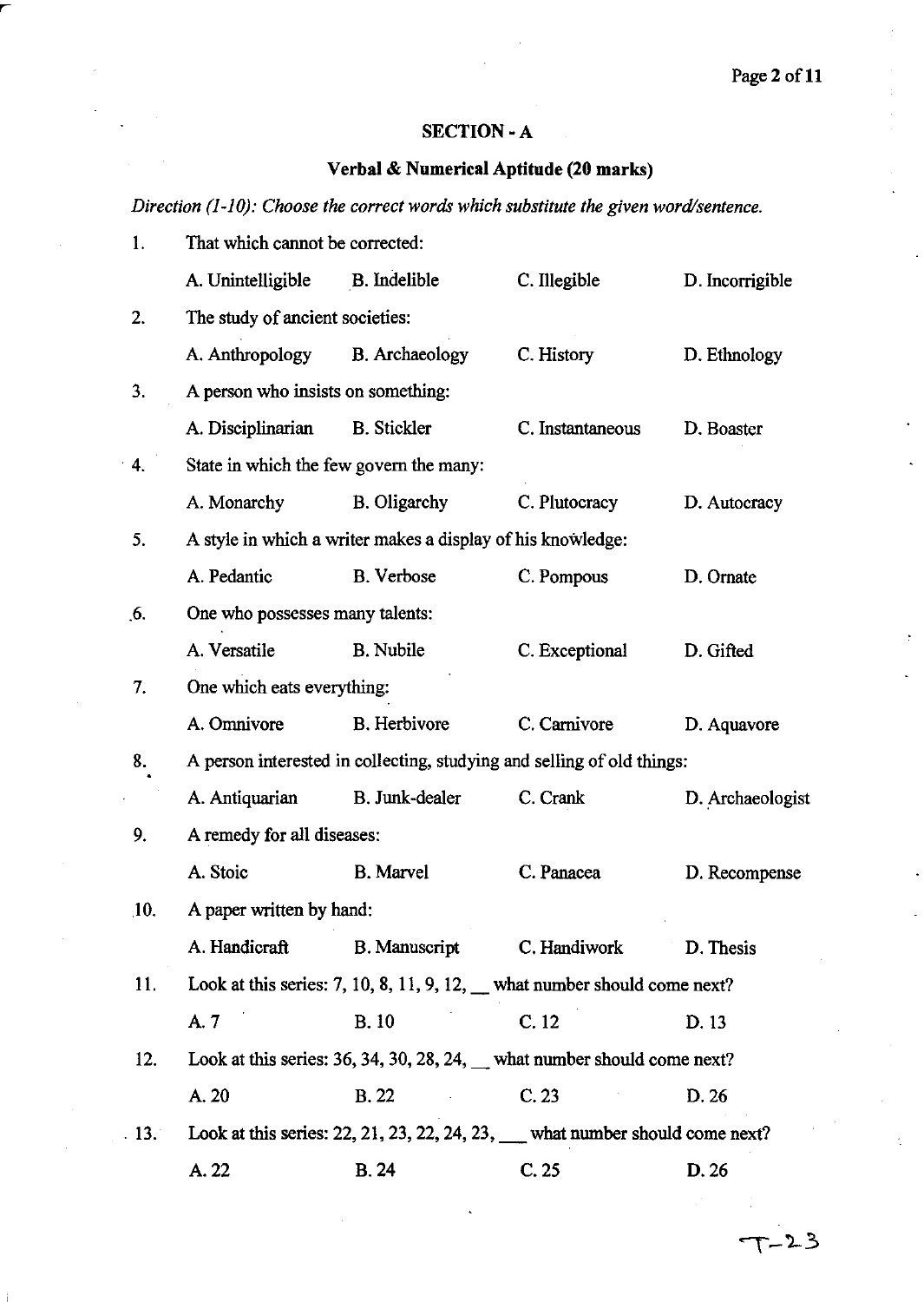| 14. |                                                                                                                                                                           |                                                                                                                                                                                                                                                                                                                                                                                                   | Look at this series: 53, 53, 40, 40, 27, 27, $\mu$ what number should come next? |           |  |
|-----|---------------------------------------------------------------------------------------------------------------------------------------------------------------------------|---------------------------------------------------------------------------------------------------------------------------------------------------------------------------------------------------------------------------------------------------------------------------------------------------------------------------------------------------------------------------------------------------|----------------------------------------------------------------------------------|-----------|--|
|     | A. 12                                                                                                                                                                     | <b>B.</b> 14                                                                                                                                                                                                                                                                                                                                                                                      | C.27                                                                             | D. 53     |  |
| 15. |                                                                                                                                                                           | Look at this series: 58, 52, 46, 40, 34, what number should come next?                                                                                                                                                                                                                                                                                                                            |                                                                                  |           |  |
|     | A. 26                                                                                                                                                                     | <b>B.28</b>                                                                                                                                                                                                                                                                                                                                                                                       | C.30                                                                             | D. 32     |  |
| 16. |                                                                                                                                                                           | The sum of first four even numbers is $\frac{1}{\sqrt{1-\frac{1}{\sqrt{1-\frac{1}{\sqrt{1-\frac{1}{\sqrt{1-\frac{1}{\sqrt{1-\frac{1}{\sqrt{1-\frac{1}{\sqrt{1-\frac{1}{\sqrt{1-\frac{1}{\sqrt{1-\frac{1}{\sqrt{1-\frac{1}{\sqrt{1-\frac{1}{\sqrt{1-\frac{1}{\sqrt{1-\frac{1}{\sqrt{1-\frac{1}{\sqrt{1-\frac{1}{\sqrt{1-\frac{1}{\sqrt{1-\frac{1}{\sqrt{1-\frac{1}{\sqrt{1-\frac{1}{\sqrt{1-\frac$ |                                                                                  |           |  |
|     | A. 16                                                                                                                                                                     | <b>B.18</b>                                                                                                                                                                                                                                                                                                                                                                                       | C.26                                                                             | D.20      |  |
| 17. | Originally, he had:                                                                                                                                                       | A fruit seller had some apples. He sells 40% apples and still has 420 apples.                                                                                                                                                                                                                                                                                                                     |                                                                                  |           |  |
|     |                                                                                                                                                                           | A. 588 apples B. 600 apples C. 672 apples D. 700 apples                                                                                                                                                                                                                                                                                                                                           |                                                                                  |           |  |
| 18. | $are$ $\qquad \qquad$                                                                                                                                                     | Two students appeared at an examination. One of them secured 9 marks more than the<br>other and his marks was 56% of the sum of their marks. The marks obtained by them                                                                                                                                                                                                                           |                                                                                  |           |  |
|     | A. 39, 30                                                                                                                                                                 | <b>B.</b> 41, 32                                                                                                                                                                                                                                                                                                                                                                                  | C. 42, 33                                                                        | D. 43, 34 |  |
| 19. | In an election between two candidates, one got 55% of the total valid votes, 20% of<br>the votes were invalid. If the total number of votes was 7500, the number of valid |                                                                                                                                                                                                                                                                                                                                                                                                   |                                                                                  |           |  |
|     | A. 2700                                                                                                                                                                   | <b>B.</b> 2900                                                                                                                                                                                                                                                                                                                                                                                    | C.3000                                                                           | D. 3100   |  |
| 20. | $5358 \times 51 = ?$                                                                                                                                                      |                                                                                                                                                                                                                                                                                                                                                                                                   |                                                                                  |           |  |

# A. 273258 B. 273268 C.273348 D.273358

### SECTION-B

### Analytical Aptitude (20 marks)

*Directions* (21-25): *1n each of the following questions, there is a certain relationship between two given words on one side of :: and one word is given on another side of :: while another* word is to be found from the given alternatives having the same relation with this word as the *words of the given pair bear. Choose the correct alternative.* 

|     | A. Present                    | <b>B.</b> Atone     | C. Past   | D. Sins        |
|-----|-------------------------------|---------------------|-----------|----------------|
| 22. | Clock: Time :: Thermometer: ? |                     |           |                |
|     | A. Heat                       | <b>B.</b> Radiation | C. Energy | D. Temperature |
| 23. | Car: Garage:: Aeroplane: ?    |                     |           |                |
|     | A. Port                       | B. Depot            | C. Hangar | D. Harbour     |

21. Forecast: Future :: Regret: ?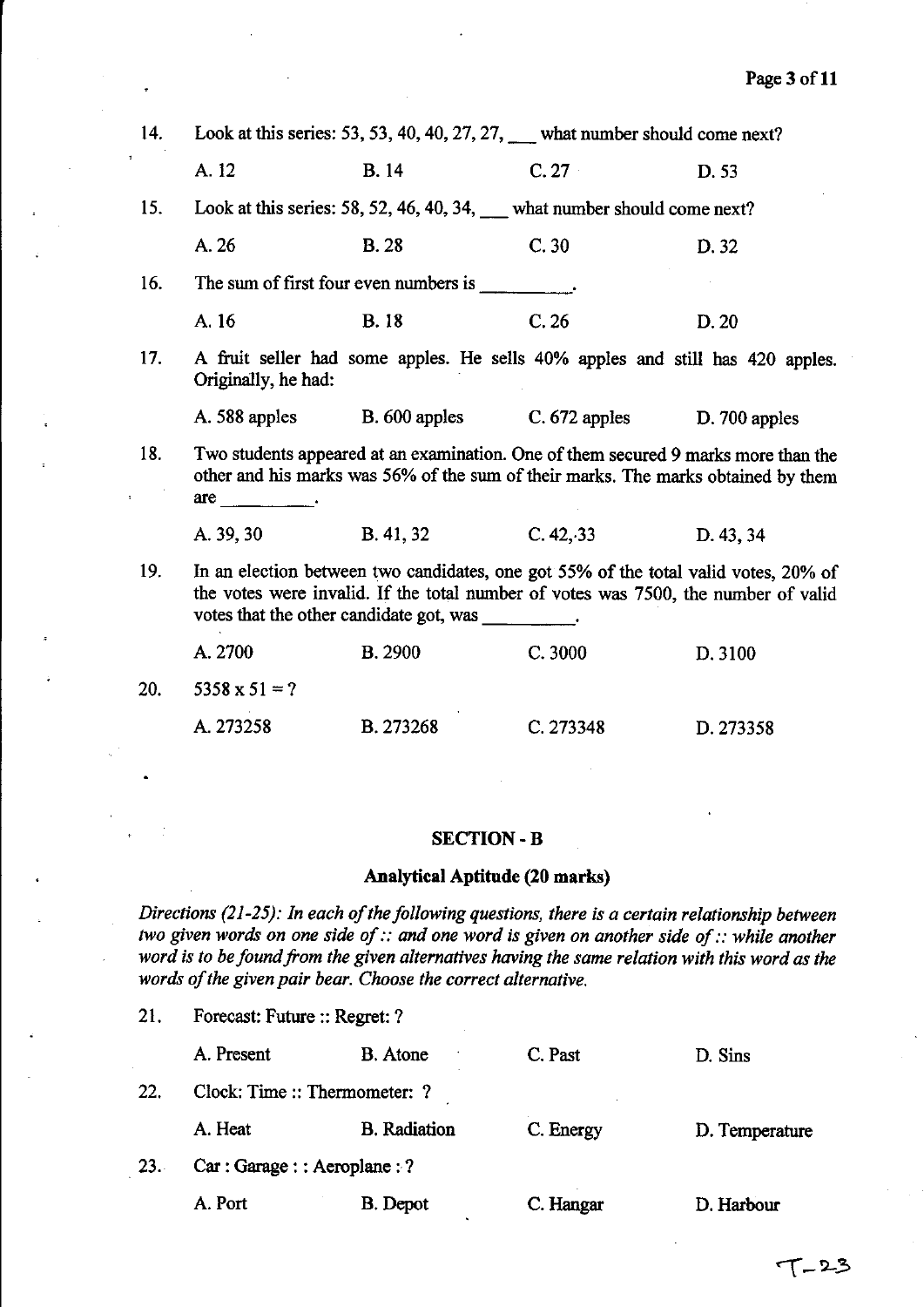| 24  | Genuine : Authentic :: Mirage ? |                                                                                       |                                                                                                                                                                         |                                                                                            |
|-----|---------------------------------|---------------------------------------------------------------------------------------|-------------------------------------------------------------------------------------------------------------------------------------------------------------------------|--------------------------------------------------------------------------------------------|
|     | A. Image                        | <b>B.</b> Reflection                                                                  | C. Transpiration                                                                                                                                                        | D. Illusion                                                                                |
| 25. | Count: Justice::; School:?      |                                                                                       |                                                                                                                                                                         |                                                                                            |
|     | A. Teacher                      | <b>B.</b> Student                                                                     | C. Ignorance                                                                                                                                                            | D. Education                                                                               |
| 26. |                                 |                                                                                       | Scissors is related to Cloth in the same way as Scythe is related to?                                                                                                   |                                                                                            |
|     | A. Wood                         | <b>B.</b> Steel                                                                       | C. Grass                                                                                                                                                                | D. Paper                                                                                   |
| 27. |                                 |                                                                                       | Mirror is related to Reflection in the same way as Water is related to ?                                                                                                |                                                                                            |
|     | A. Conduction                   | <b>B.</b> Dispersion                                                                  | C. Immersion                                                                                                                                                            | D. Refraction                                                                              |
| 28. |                                 |                                                                                       | Accident is related to Carefulness in the same way as Disease is related to?                                                                                            |                                                                                            |
|     | A. Sanitation                   | <b>B.</b> Treatment                                                                   | C. Medicine                                                                                                                                                             | D. Doctor                                                                                  |
| 29. |                                 | <i>Thick</i> is related to <i>Thin</i> in the same way as <i>Idle</i> is related to ? |                                                                                                                                                                         |                                                                                            |
|     | A. Virtuous                     | <b>B.</b> Business                                                                    | C. Industrious                                                                                                                                                          | D. Activity                                                                                |
| 30. |                                 |                                                                                       | Condolence is related to Loss in the same way as Congratulation is related to?                                                                                          |                                                                                            |
|     | A. Praise                       | <b>B.</b> Achievement                                                                 | C. Accusation                                                                                                                                                           | D. Reward                                                                                  |
|     |                                 |                                                                                       | words as alternatives. The candidate is required to choose the pair in which the words bear<br>the same relationship to each other as the words of the given pair bear. | Direction (31-35): In these questions, a pair of words is given, followed by four pairs of |
| 31. | Agenda: Meeting                 |                                                                                       |                                                                                                                                                                         |                                                                                            |
|     | A. Programme : Function         |                                                                                       | B. Map : Scale                                                                                                                                                          |                                                                                            |

32. Knife: Chopper

A.Walking : Fitness C. Quilt: Blanket

C. Performance: Ticket

33. Shield: Soldier

A. Law: Court C. Helmet: Rider

34. Thanks : Gratitude

A. Courtesy: Manners C. Protest: Resentment B. Stethoscope: Doctor D. Book: Reader

D. Footnote: Article

B. Swim : Float D. Scissors: Cloth

B. Salutation: Flag D. Trial: Error

 $\mathcal{L}^{\mathcal{L}}$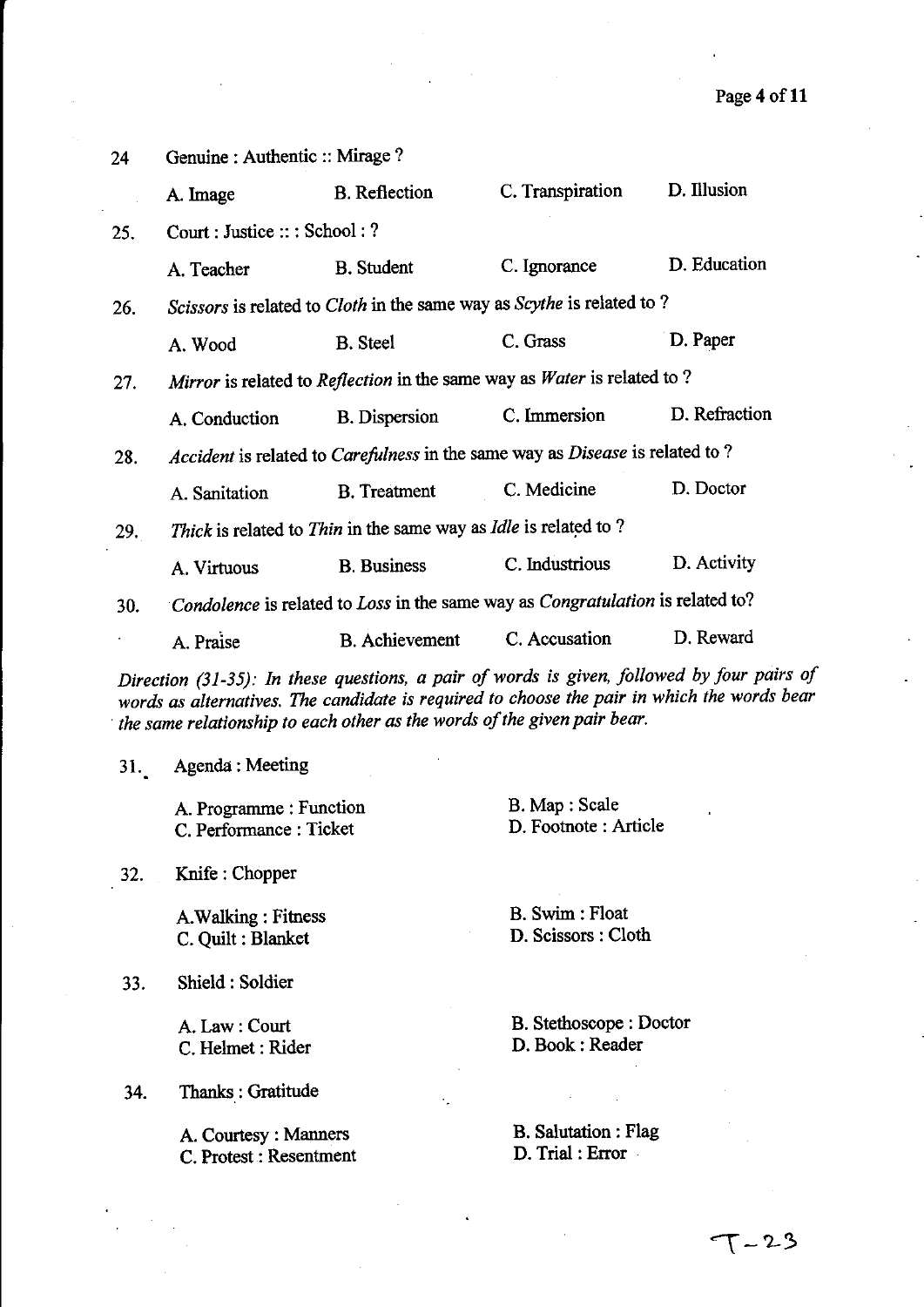35. Fish: Aquarium

A. Teacher: Hostel B. Bee: Apiary

C. Bird: Nest D. Child: School

*Directions (36-40): Choose the odd word out.* 

| 36. | A. Marathi    | B. Telugu         | C. Kannada    | D. Malayalam |
|-----|---------------|-------------------|---------------|--------------|
| 37. | A. Calf       | <b>B.</b> Duck    | C. Piglet     | D. Cub       |
| 38. | A. Spectacles | <b>B.</b> Goggles | C. Microphone | D. Telescope |
| 39. | A. Fear       | <b>B.</b> Anger   | C. Sober      | D. Love      |
| 40. | A. Apple      | B. Mango          | C. Potato     | D. Orange    |

### SECTION-C

# **Knowledge** of English **(20 marks)**

*Direction* (41-45): *Choose the alternative for italicized and underlined idiom/phrase which best expresses the meaning of idiom/phrase.* 

| 41. | I met him after a long time, but he gave me the cold shoulder.   |                |  |                                                                                          |               |
|-----|------------------------------------------------------------------|----------------|--|------------------------------------------------------------------------------------------|---------------|
|     | A. scolded me                                                    | B. insulted me |  | C. abused me                                                                             | D. ignored me |
| 42. |                                                                  |                |  | The university will have to shelve its plans for expansion in view of present situation. |               |
|     | A. cancel                                                        | B. discuss     |  | C. reconsider                                                                            | D. postpone   |
| 43. | Do not trust a man who <i>blows his own trumpet</i> .            |                |  |                                                                                          |               |
|     | A. flatters<br>C. admonishes others                              |                |  | B. praises others<br>D. praises himself                                                  |               |
| 44. | He is <i>out and out</i> a reactionary.                          |                |  |                                                                                          |               |
|     | A. no more<br>C. in favour of                                    |                |  | B. thoroughly<br>D. deadly against                                                       |               |
| 45. | The thief took to his heels when he saw a policeman on the beat. |                |  |                                                                                          |               |
|     | A. had some pain in his heels<br>C. confronted the policeman     |                |  | B. ran away from the scene<br>D. could not decide what to do                             |               |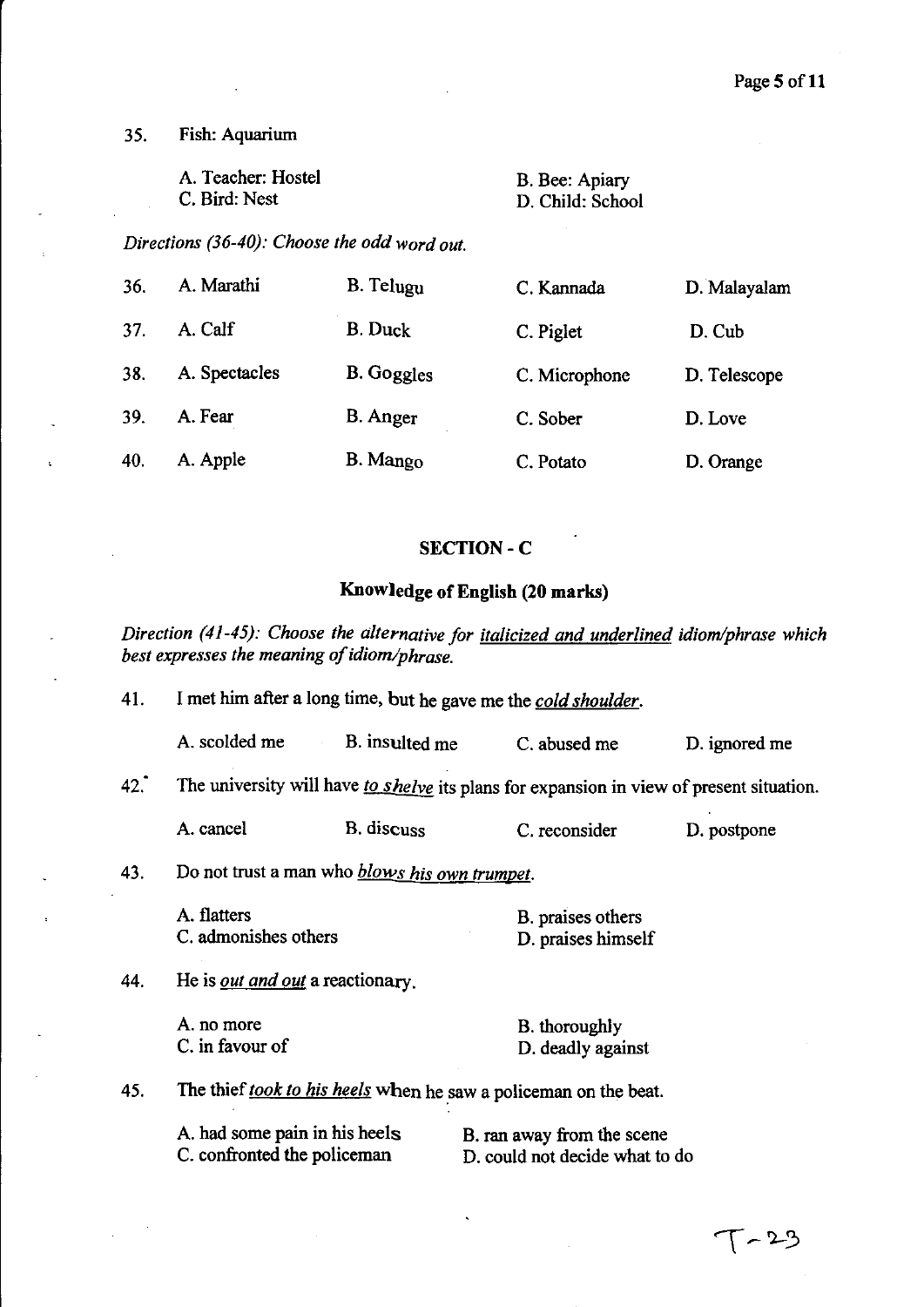| 46. | A. Sweet                                              | <b>B.</b> Salty        | C. Sour                                                                               | D. Hot         |
|-----|-------------------------------------------------------|------------------------|---------------------------------------------------------------------------------------|----------------|
| 47. | A. Verb                                               | <b>B.</b> Noun         | C. Adjective                                                                          | D. Text        |
| 48. | A. On                                                 | B. In                  | C. It                                                                                 | D. Up          |
| 49. | A. Farm                                               | <b>B.</b> Garden       | C. Bush                                                                               | D. Park        |
| 50. | A. Run                                                | <b>B.</b> Crawl        | C. Jump                                                                               | D. Sing        |
|     |                                                       |                        | Direction (51-55) Choose the word which best expresses the meaning of the given word. |                |
| 51. | <b>STERILE</b>                                        |                        |                                                                                       |                |
|     | A. Barren                                             | B. Arid                | C. Childless                                                                          | D. Dry         |
| 52. | <b>INSOLVENT</b>                                      |                        |                                                                                       |                |
|     | A. Poor                                               | <b>B.</b> Bankrupt     | C. Penniless                                                                          | D. Broke       |
| 53. | <b>REPEAL</b>                                         |                        |                                                                                       |                |
|     | A. Sanction                                           | <b>B.</b> Perpetuate   | C. Pass                                                                               | D. Cancel      |
| 54. | <b>CANDID</b>                                         |                        |                                                                                       |                |
|     | A. Apparent                                           | <b>B.</b> Explicit     | C. Frank                                                                              | D. Bright      |
| 55. | <b>RABBLE</b>                                         |                        |                                                                                       |                |
|     | A. Mob                                                | <b>B.</b> Noise        | C. Roar                                                                               | D. Rubbish     |
|     | Direction (56-60): Find out the correctly spelt word. |                        |                                                                                       |                |
| 56. | A. Rigerous                                           | <b>B.</b> Rigourous    | C. Regerous                                                                           | D. Rigorous    |
| 57. | A. Bouquete                                           | <b>B.</b> Bouquette    | C. Bouquet                                                                            | D. Boqquet     |
| 58. | A. Excessive                                          | <b>B.</b> Excessive    | C. Exscesive                                                                          | D. Excesive    |
| 59. | A. Survaillance                                       | <b>B.</b> Surveillance | C. Survellance                                                                        | D. Surveilance |

60. A. Committe B. Comittee C. Committee D. Commity

*Direction (46-50): Choose the odd one out* 

r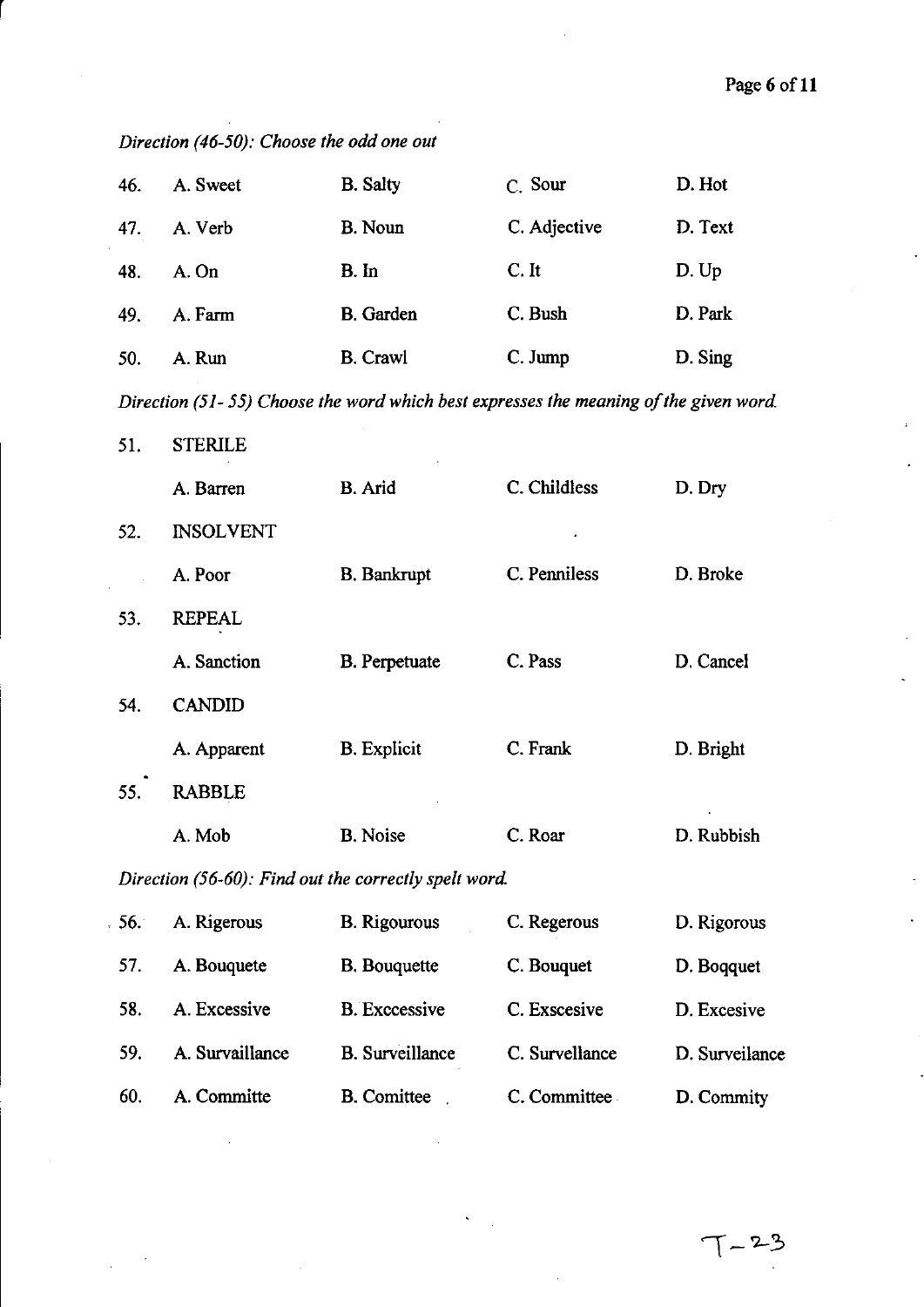### SECTION-D

# Knowledge of World Languages (20 marks)

| 61.                                                                                                                                                        | Which of the following is not a Germanic language?                                                                                                                          |                                                                                                                                                                                                                                |                                                      |                                                                              |  |  |
|------------------------------------------------------------------------------------------------------------------------------------------------------------|-----------------------------------------------------------------------------------------------------------------------------------------------------------------------------|--------------------------------------------------------------------------------------------------------------------------------------------------------------------------------------------------------------------------------|------------------------------------------------------|------------------------------------------------------------------------------|--|--|
|                                                                                                                                                            | A. English                                                                                                                                                                  | <b>B.</b> German                                                                                                                                                                                                               | C. Dutch                                             | D. Czech                                                                     |  |  |
| 62.                                                                                                                                                        | India.                                                                                                                                                                      | schedule to the constitution of India lists the official languages of                                                                                                                                                          |                                                      |                                                                              |  |  |
|                                                                                                                                                            | A. Eighth                                                                                                                                                                   | <b>B.</b> Ninth                                                                                                                                                                                                                | C. Tenth                                             | D. Eleventh                                                                  |  |  |
| 63.                                                                                                                                                        |                                                                                                                                                                             | Which one of the following is not true of Konkani Language:                                                                                                                                                                    |                                                      |                                                                              |  |  |
|                                                                                                                                                            | A. Konkani is spoken in the Western coast of India.<br>B. It is the official language of Maharashtra.<br>C. It is an Indo-Aryan language.<br>D. It is a scheduled language. |                                                                                                                                                                                                                                |                                                      |                                                                              |  |  |
| 64.<br>The first official survey of language diversity in the Indian subcontinent, titled the<br>Linguistic Survey of India was carried out by __________. |                                                                                                                                                                             |                                                                                                                                                                                                                                |                                                      |                                                                              |  |  |
|                                                                                                                                                            | A. Sir G.A. Grierson<br>C. CIIL, Mysore                                                                                                                                     |                                                                                                                                                                                                                                | B. Deccan College, Pune<br>D. Ashok Kelkar           |                                                                              |  |  |
| 65.                                                                                                                                                        | known as $\qquad \qquad \qquad$                                                                                                                                             |                                                                                                                                                                                                                                |                                                      | Languages which do not have any other genetically related member are usually |  |  |
|                                                                                                                                                            | A. Unique languages<br>C. Unitary languages                                                                                                                                 |                                                                                                                                                                                                                                | <b>B.</b> Language Isolates<br>D. None of the above. |                                                                              |  |  |
| 66.                                                                                                                                                        |                                                                                                                                                                             | Which one of the following is not a classical language?                                                                                                                                                                        |                                                      |                                                                              |  |  |
|                                                                                                                                                            | A. Odia                                                                                                                                                                     | <b>B.</b> Hindi                                                                                                                                                                                                                | C. Telugu                                            | D. Kannada                                                                   |  |  |
| 67.                                                                                                                                                        |                                                                                                                                                                             | The word 'bandicoot' found in English dictionary is of                                                                                                                                                                         |                                                      | origin.                                                                      |  |  |
|                                                                                                                                                            | A. Telugu                                                                                                                                                                   | <b>B.</b> Tamil                                                                                                                                                                                                                | C. Malayalam                                         | D. Kannada                                                                   |  |  |
| 68.                                                                                                                                                        |                                                                                                                                                                             | It is said that ------- population of the world is bilingual.                                                                                                                                                                  |                                                      |                                                                              |  |  |
|                                                                                                                                                            | A. 10%                                                                                                                                                                      | B. 30%                                                                                                                                                                                                                         | C.50%                                                | D. 75%                                                                       |  |  |
| 69.                                                                                                                                                        |                                                                                                                                                                             | 21 February is celebrated as the contract of the contract of the contract of the contract of the contract of the contract of the contract of the contract of the contract of the contract of the contract of the contract of t |                                                      |                                                                              |  |  |
|                                                                                                                                                            | A. Army Day<br>C. Fathers' Day                                                                                                                                              |                                                                                                                                                                                                                                | B. Farmers' Day<br>D. Mother Language Day            |                                                                              |  |  |

 $\overline{\phantom{a}}$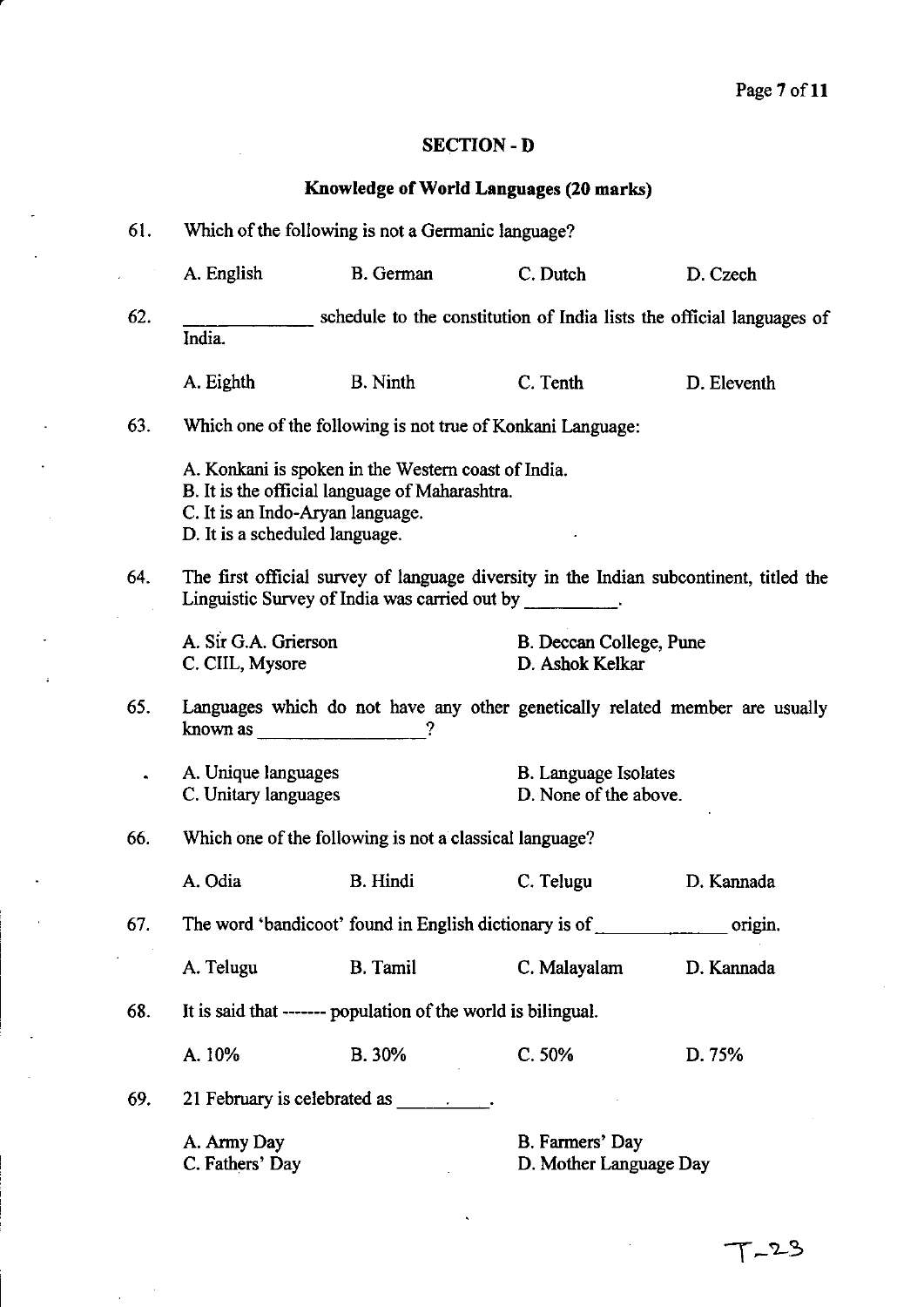| 70. | Which one of the following would help in identifying the place a person belongs to?                                                         |                       |                                                                           |                                                                                        |  |
|-----|---------------------------------------------------------------------------------------------------------------------------------------------|-----------------------|---------------------------------------------------------------------------|----------------------------------------------------------------------------------------|--|
|     | A. Accent                                                                                                                                   | <b>B.</b> Pitch       | C. Style                                                                  | D. Fashion                                                                             |  |
| 71. |                                                                                                                                             |                       |                                                                           |                                                                                        |  |
|     | A. Plurilinguals                                                                                                                            | <b>B.</b> Multinguals | C. heterolinguals                                                         | D. Polylinguals                                                                        |  |
| 72. |                                                                                                                                             |                       |                                                                           | According to the UNESCO the reduction in the domains of language use will lead to      |  |
|     | A. Language endangerment<br>C. Language Expansion                                                                                           |                       |                                                                           | <b>B.</b> Language Development<br>D. No impact on the language                         |  |
| 73. | Which 4 new languages were added to the 8th Schedule of the Indian Constitution via<br>the 92 <sup>nd</sup> Constitutional amendment 2003?  |                       |                                                                           |                                                                                        |  |
|     | A. Bodo, Maithili, Dogri, and Santali<br>C. Maithili, Santali, Swahili, Magahi                                                              |                       |                                                                           | B. Bodo, Magahi, Dogri, Santali<br>D. Dogri, Bodo, Odia, Maithili.                     |  |
| 74. | In the French phrases 'la page suivante' which means 'the following page' 'des<br>cravates rouges' which means 'red ties' the ordering is : |                       |                                                                           |                                                                                        |  |
|     | Statement 1. Adjective + Noun.<br>Statement 2                                                                                               | Noun + Adjective      |                                                                           |                                                                                        |  |
|     | A. Statement 1 is correct<br>C. Both the statements are correct                                                                             |                       | B. Statement 2 is correct                                                 | D. Both the statements are not correct                                                 |  |
| 75. | there in the world today?                                                                                                                   |                       |                                                                           | According to the Ethnologue, approximately how many known living languages are         |  |
|     | A. 3010                                                                                                                                     | <b>B.</b> 4026        | C.5827                                                                    | D. 6,912                                                                               |  |
| 76. |                                                                                                                                             |                       | After English which is the most widely spoken language?                   |                                                                                        |  |
|     | A. German                                                                                                                                   | <b>B.</b> Hindi       | C. Spanish                                                                | D. Mandarin Chinese                                                                    |  |
| 77. | last one decade is ____________________.                                                                                                    |                       |                                                                           | The language in which the largest number of scientific publications is produced in the |  |
|     | A. German                                                                                                                                   | <b>B.</b> Japanese    | C. Chinese                                                                | D. English                                                                             |  |
| 78. |                                                                                                                                             |                       | Which of the following are the five most widely spoken Romance languages? |                                                                                        |  |
|     | A. Spanish                                                                                                                                  | <b>B.</b> Portuguese  | C. Dutch                                                                  | D. French                                                                              |  |

 $\mathbf{r}$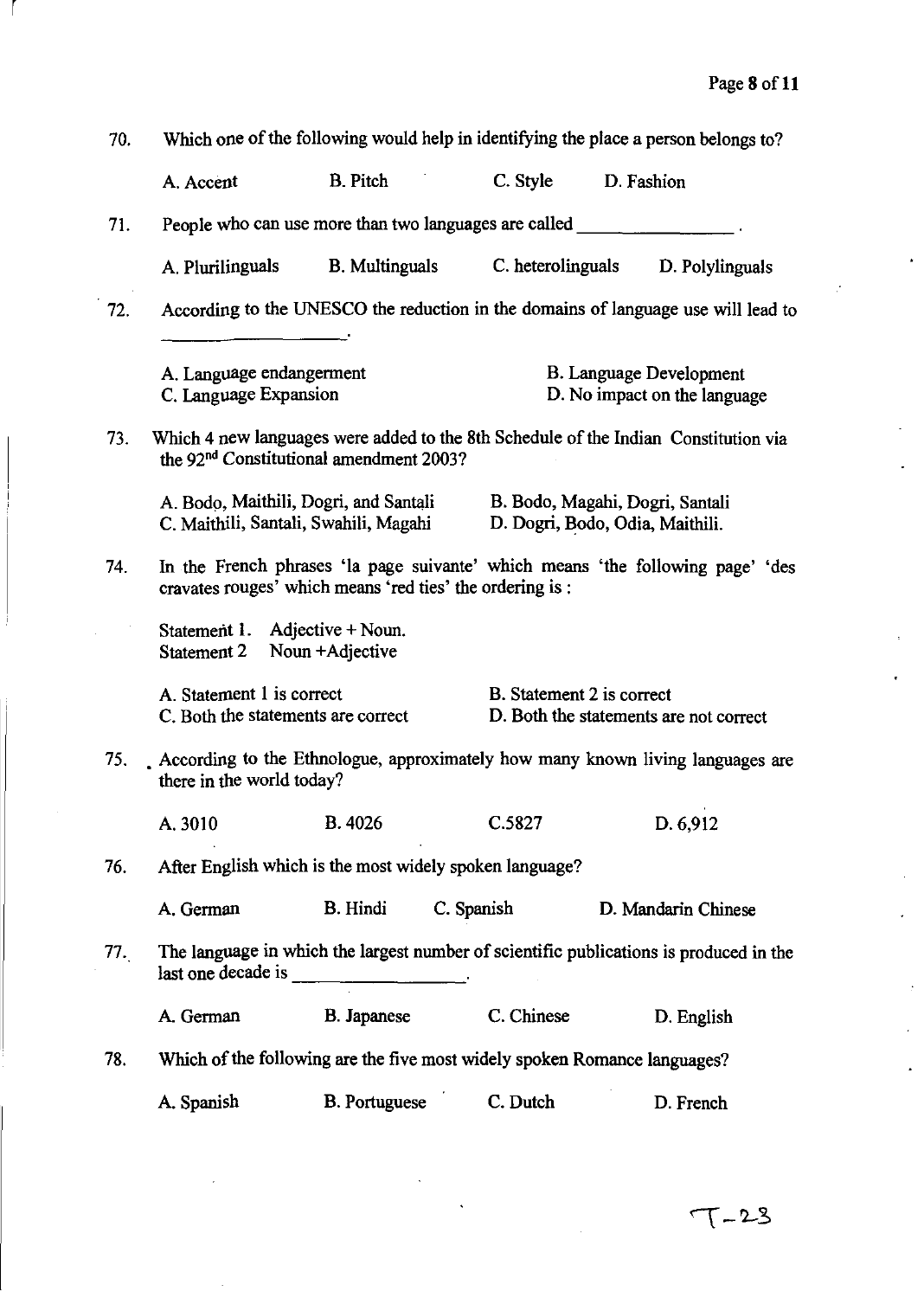### 79. Which of the following statement is NOT true about Russian Language?

- A. It's a Slavic language.
- B. Its widely used in Eastern Europe.

C. It's not a part of Indo European language family.

D. It was the de facto language of the Soviet Union until its dissolution.

80. A group of languages related through descent from a common ancestral language or parental language form a \_\_\_\_\_\_\_ \_

| A. Language sub-group    | <b>B.</b> Language Family |
|--------------------------|---------------------------|
| C. Language Congregation | D. Language cluster.      |

### SECTION-E

### Language Analysis & Solving Problems (20 marks)

*Direction (81-90): Consider the following data from a hypothetical language 'Atto' and then answer the questions that follow.* 

| 1. titoartino 'they call'  | 10. higolattoto "he touches"      |
|----------------------------|-----------------------------------|
| 2. manilatto 'I touch'     | 11. higoillghato "He will buy"    |
| 3. titoamose 'they love'   | 12. tigoamoseto "she loves"       |
| 4. manidinosa 'I live'     | 13. tigomarlito "she playes"      |
| 5. titomarli 'they play'   | 14. tigoilldinosa "she will live" |
| 6. manighato 'I buy'       | 15. higodinosaiga "he lived"      |
| 7. manisonta 'I watch'     | 16. manighatoiga "I bought"       |
| 8. titolatto 'they touch'  | 17. dasosontaiga "you watched"    |
| 9. higomarlito 'He playes' | 18. dasoillartino "she will call" |
|                            |                                   |

81. How would you translate "she watched" in Atto?

|     | A. titosontaiga | B. titosonta                                    | C. tigosontaiga | D. tigosonta    |
|-----|-----------------|-------------------------------------------------|-----------------|-----------------|
| 82. |                 | In Atto, what is the word for "they"?           |                 |                 |
|     | A. titoa        | B. titoma                                       | C. tito         | D.titola        |
| 83. |                 | How would you translate "He will play" in Atto? |                 |                 |
|     | A. tigomarli    | B. marlitigo                                    | C. higomarli    | D. higoillmarli |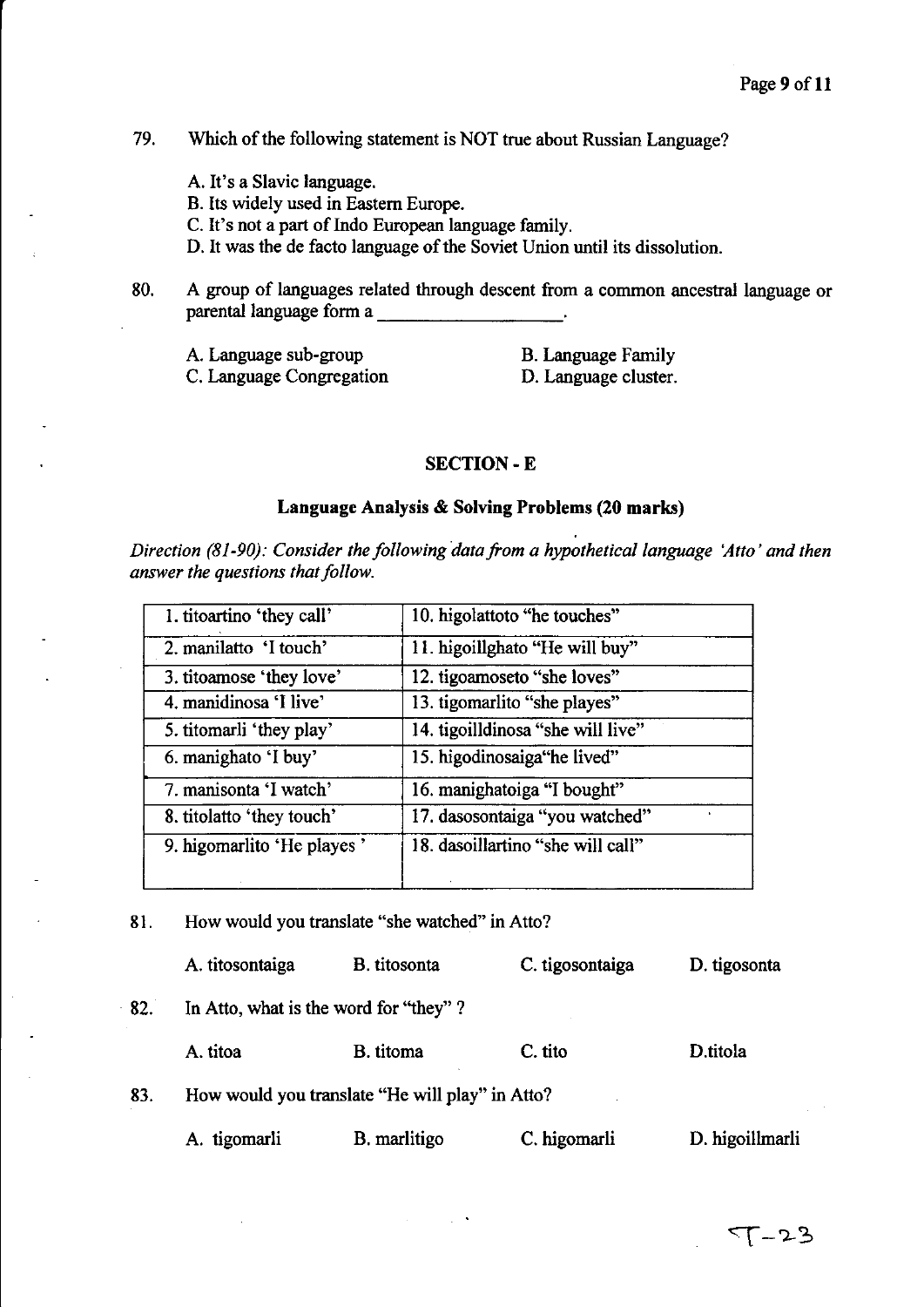| 84. | In Atto what is the word for "buy" is?              |                 |                |                   |  |  |
|-----|-----------------------------------------------------|-----------------|----------------|-------------------|--|--|
|     | A. ighato                                           | B. ghato        | C. ghatoiga    | D. nighato        |  |  |
| 85. | How would you translate "I touched" in 'Atto'?      |                 |                |                   |  |  |
|     | A. manilattoiga                                     | B. manilatto    | C. titolatto   | D. higolattoiga   |  |  |
| 86. | In Atto, what is the word for "watch"?              |                 |                |                   |  |  |
|     | A. nisonta                                          | B. sontaiga     | C. sonta       | D. sontaill       |  |  |
| 87. | How would you translate "tigotattoiga" in English?  |                 |                |                   |  |  |
|     | A. She touched                                      | B. They touched | C. He touched  | D. They watched   |  |  |
| 88. | What is the word for "love" in In Atto.             |                 |                |                   |  |  |
|     | A. oamose                                           | B. amose        | C. moseto      | D. amoseto        |  |  |
| 89. | How would you translate "titoillamose" in English?  |                 |                |                   |  |  |
|     | A. They will buy                                    | B. They loved   | C. They bought | D. They will love |  |  |
| 90. | How would you translate "maniillartino" in English? |                 |                |                   |  |  |
|     | A. I will play                                      | B. I called     | C. I played    | D. I will call    |  |  |

*Direction (91-100): Consider the following data from a hypothetical language 'milano' and then answer the questions that follow.* 

| 1. monhano 'I read'                  | 9. mongathohano 'I read a poem'                 |
|--------------------------------------|-------------------------------------------------|
| 'He reads'<br>2. tinhano             | 10. tongathosegano 'She listens to poems'       |
| 3. tonhano 'She reads'               | 11. wongathoseleno 'They write poems'           |
| 4. wonleno 'They write'              | 12. tinputtohano 'He read a book'               |
| 5. yungatholenope 'You wrote a poem' | 13. tingathoseganope 'He listened poems'        |
| 6. tongano 'She listens'             | 14. tinputtohanopi 'He is reading a book'       |
| 7. wongano 'they listen'             | 15. wongathoseganopi 'They are listening poems' |
| 8. monputtohano 'I read a book'      | 16. wongathoselenopu 'They will write poems''   |
|                                      |                                                 |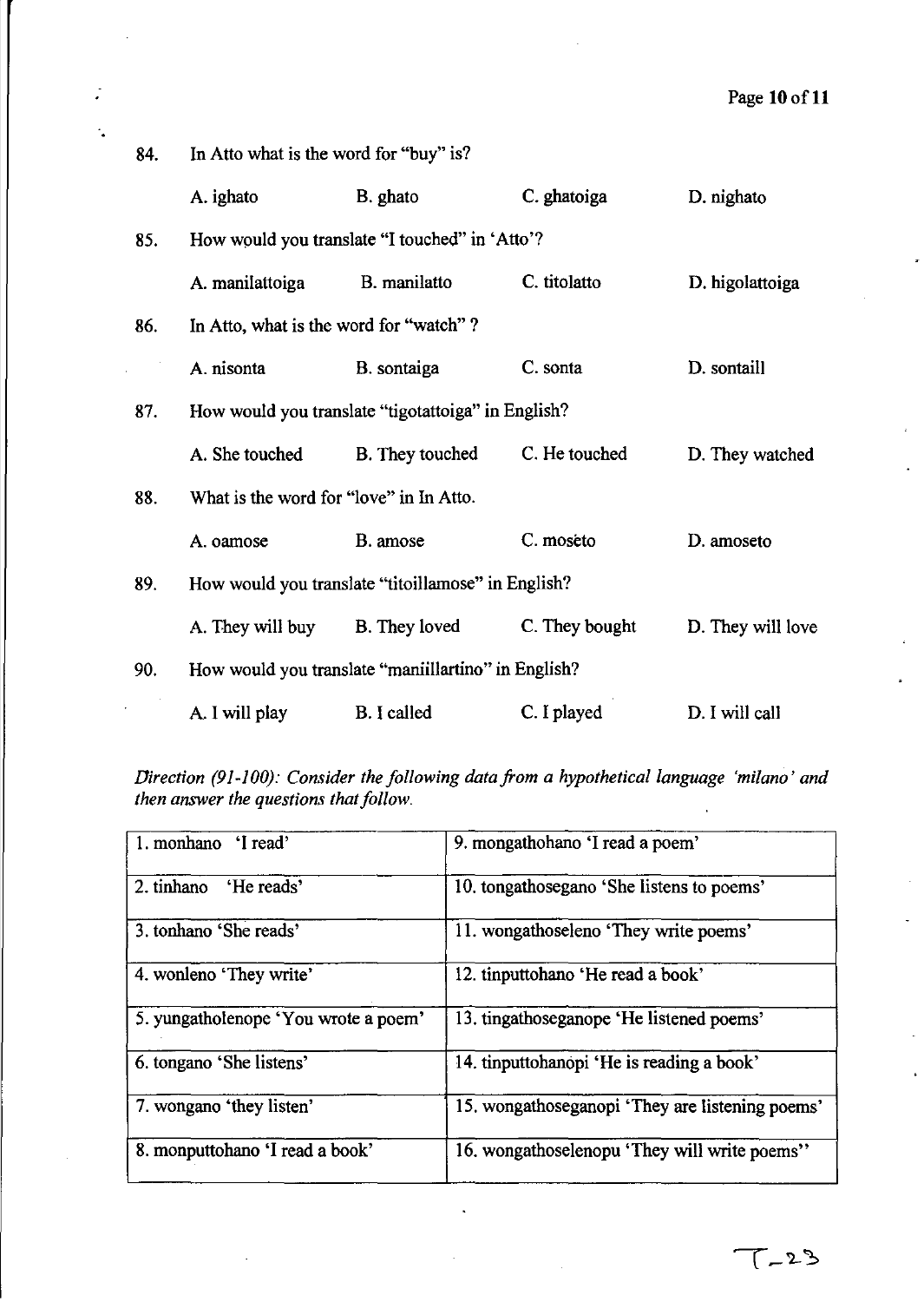$\hat{\mathcal{L}}$ 

| 91. | What is the word for 'you' in Milano?               |                                            |                                                                                    |            |  |
|-----|-----------------------------------------------------|--------------------------------------------|------------------------------------------------------------------------------------|------------|--|
|     | A. mon                                              | B. tin                                     | C. ton.                                                                            | D. yun     |  |
| 92. | What is the plural marker in Milano?                |                                            |                                                                                    |            |  |
|     | A. sel                                              | B.se                                       | C.seg                                                                              | D. sega    |  |
| 93. | What is the past tense marker in Malano?            |                                            |                                                                                    |            |  |
|     | A. Pe                                               | B. nope                                    | C. nop                                                                             | D. ope     |  |
| 94. | What is word for 'books' in Milano?                 |                                            |                                                                                    |            |  |
|     | A. putto                                            | B. gatho                                   | C. puttose                                                                         | D. gathose |  |
| 95. | What is word for 'poem' in Milano?                  |                                            |                                                                                    |            |  |
|     | A. putto                                            | B. gatho                                   | C. puttose                                                                         | D. gathose |  |
| 96. | What does 'tingathoselenopu' mean in Milano?        |                                            |                                                                                    |            |  |
|     | A. They will write poems<br>C. He will write poem   |                                            | B. They will write poem<br>D. He will write poems                                  |            |  |
| 97. | What does 'tinputtohanopi' mean in Milano?          |                                            |                                                                                    |            |  |
|     | A. She is reading a book<br>C. He is reading a book |                                            | B. he is reading a poem<br>D. She is reading a poem                                |            |  |
| 98. | What does 'tongathoseleno' mean in Milano?          |                                            |                                                                                    |            |  |
|     | A. They write poems<br>C. He writes poems           |                                            | B. She writes poems<br>D. she wrote a poem                                         |            |  |
| 99. |                                                     | What does 'tongathosegano' mean in Milano? |                                                                                    |            |  |
|     | A. He listens to poems<br>C. They listen to poems'  |                                            | B. I listen to poems<br>D. She listens to poems                                    |            |  |
|     |                                                     |                                            | 100. If 'novel' means 'nutto' in Milano, how you translate, He is reading a novel? |            |  |
|     | A tinnuttohanopi<br>C. tinnuttosehanopi             |                                            | B. tinnuttohanope<br>D. tinnuttohanopu                                             |            |  |

i.

#### **.\*.**

 $\overline{a}$ 

 $\ddot{\phantom{a}}$